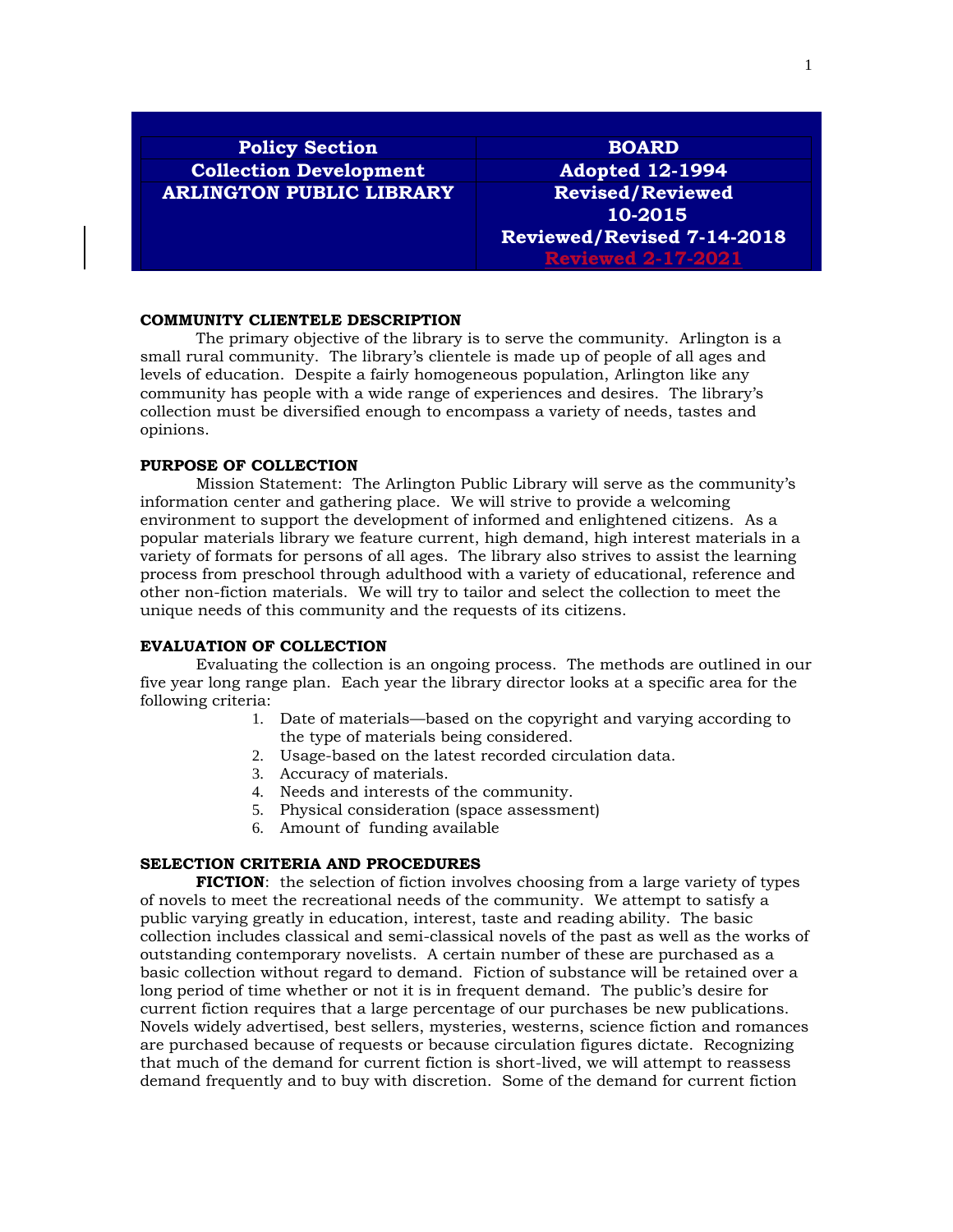can be satisfied with the purchase of paperbacks. This section of the collection will be reevaluated and weeded frequently.

Selection guides used by the director include: New York bestsellers list , amazon.com on-line, and reviews in current magazines and newspapers. We encourage and welcome suggestions from the general public.

**ADULT NON-FICTION**: In the selection of non-fiction materials the library will make a special effort to consider the needs and interests of the community. The usual criteria of authority, scope, timeliness and overall quality shall be applied to most acquisitions. The library will try to have ample material on timely public issues and will try to represent all sides of controversial issues. Care is exercised in buying material that is non-denominational and which does not have a doctrinal bias.

**SELECTION FOR YOUNG PEOPLE**: The same criteria will be used in the selection of Youth and Junior fiction as are employed in the selection of adult materials. Discretion will be exercised in selected works of literary value as well as in meeting recreational demands. An attempt will be made to supplement the public school collection to meet the academic and research needs of the young people of the community.

Special attention will be given to the selection and acquisition of the collection of "Easy" books for the preschool reader. An effort will be made to publicize this collection and bring preschoolers into the library for regular story hours.

In approaching the goal of meeting the needs and interests of all young people, the library makes available some titles and series such as the Babysitter's Club, Boxcar Children and the Hardy Boys which are sometimes criticized as being mediocre or substandard. These books are extremely popular, and the library is more concerned with developing in children the habit of reading than it is with making judgments about the literary value of specific books. Books which are recognized as children's classics and which are of recognized literary merit will be purchased and retained even though they may contain words or phrases which might be considered controversial.

**PAPERBACKS**: All paperback books will be cataloged.

**PERIODICALS**: Periodicals are purchased or accepted as gifts for one or more of the following reasons: to keep the library collection up-to-date with current thinking in various fields and to provide material not available in books and to supply popular recreational reading. Recognizing that our funds are limited, we try to select the titles which will serve the greatest number of people. The State Library makes available Gale Resources periodical database on-line to help supplement our periodical requests. The library pays a fee to subscribe to this database of periodicals yearly.

**IOWA HISTORY**: the Iowa History collection in the Arlington Public Library is a fine collection for a small town. Efforts will be made to add valuable contemporary books on Iowa to the collection, as well as acquire volumes of historical value.

**NON-PRINT MATERIALS-** The library maintains a collection CD's for both adults and children. These CD's are selected primarily for entertainment rather than educational value. The audio materials include: books on CD and musical CD's.

The library selects DVD's for the entertainment of children and family entertainment.

**GIFTS**: The library welcomes gifts of all types. Gifts of cash are especially welcomed since they can most easily and quickly be used to implement the library's programs. All other gifts are subject to the discretion of the Director and the Board of Trustees. Gifts of money for the purchase of books or other materials as memorials are welcomed. Books purchased for this purpose will be appropriately identified. An attempt will be made to match the content of memorial books to the interest of the person to be honored. These books will be shelved with the regular collection.

**INTELLECTUAL FREEDOM**: The Arlington Public Library endorses the principles of intellectual freedom set forth in the American Library Association's "Library Bill of Rights" and "The Freedom to Read. "(See attached copies.) The library, along with the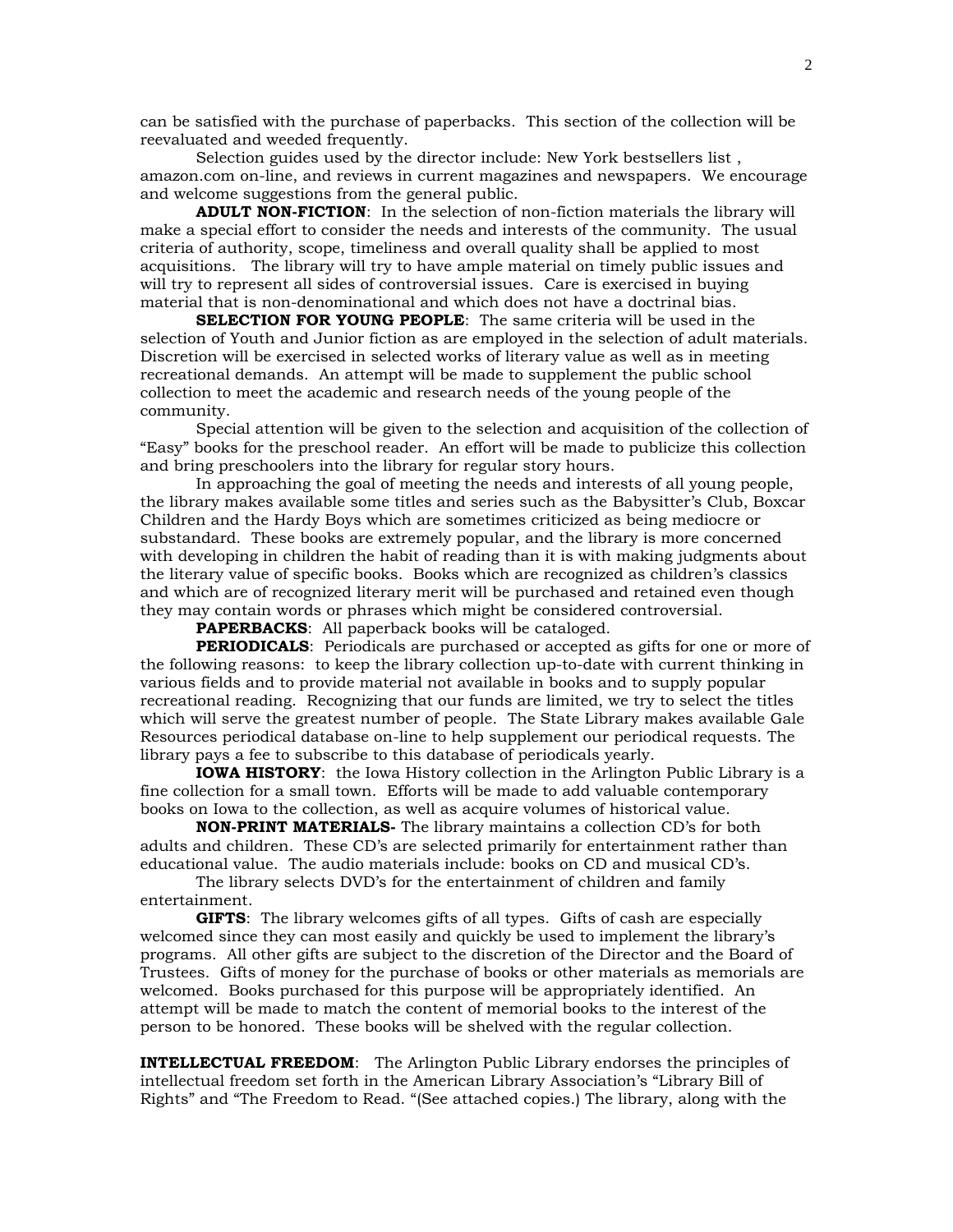public school, is the community's repository and conveyor of knowledge. A strong commitment to intellectual freedom will ensure that the community will continue to have open access to the information necessary for comtempery life.

#### **CONTROVERSIAL MATERIALS**:

 Reconsideration of Materials: Because of the rich diversity of human experience and opinion, it is inevitable that some materials in the library's collection will be objectionable to some people in the community. The staff sometimes purchases materials which they may find personally objectionable. The library, in the very real sense, belongs to the whole community - to the minority as well as the majority. That responsibility includes providing for needs and interests that may offend a few or even a great many of people.

A sincere effort is made to provide a balanced collection. The library attempts to represent all sides of controversial issues. In no case does the library take an official stand on any public question. The function of the library is to provide information, not to advocate specific points of view. The library welcomes comments and criticisms of its collection. A patron who wishes to object to specific books or other library materials will be requested to complete the form, REQUEST FOR CONSIDERATION OF MATERIALS, available from the librarian.

## **REQUEST FOR RECONSIDERATION OF MATERIALS**

The following procedure will be followed by individuals or groups of individuals who have objections to materials included in the collection of the Arlington Public Library:

1. Any patron of the library may formally challenge materials purchased by the library on the basis of appropriateness.

2. Any patron of the library who objects to materials that are on loan from other libraries will be directed to the loaning library.

3. The library will keep on hand and make available reconsideration request forms. All formal objections must be made on this form.

4. The reconsideration form shall be signed by the complainant and returned to the library.

5. The request will be discussed at the next board meeting with a date set for further consideration.

## **RECONSIDERATION COMMITTEE**

## **Initial meeting**

 The Reconsideration Committee shall be made up of the library director and the library board members. The presiding officer of the board shall call upon another member to take over the chair of this committee: the presiding officer shall take his or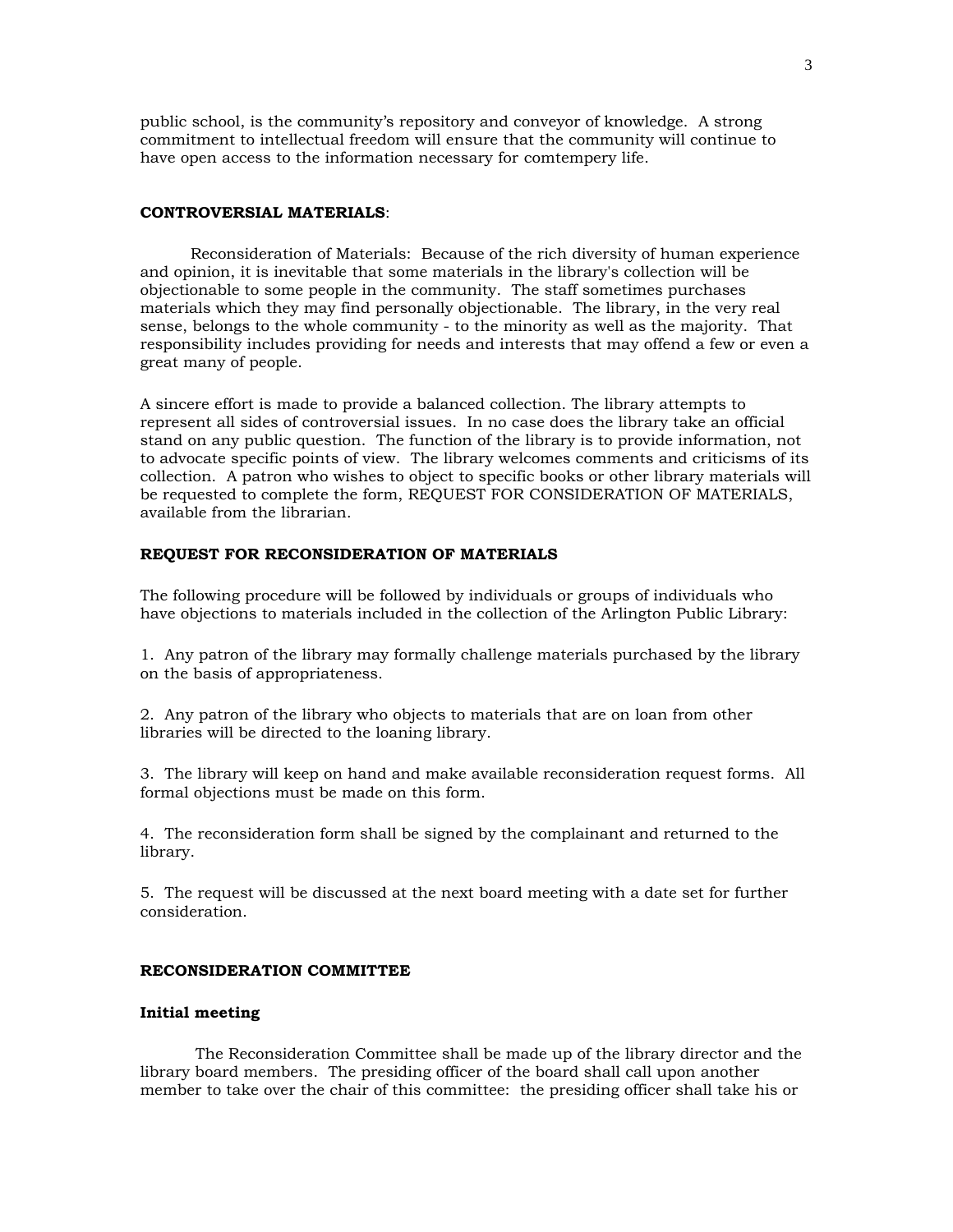her place as a member of the committee. The procedure for the first meeting following receipt of a reconsideration request form is as follows:

1. Distribute copies of the written request form.

2. Give complainant or group spokesperson an opportunity to talk about and expand on the request form.

3. Distribute reputable, professionally prepared reviews of the materials when available.

4. Distribute copies of the challenged materials as available.

Subsequent meeting or meetings

 At a subsequent meeting (if needed), interest persons, including the complainant, may have the opportunity to share their views. The committee may request that individuals with special knowledge be present to give information to the committee.

 The complainant shall be kept informed by the library board concerning the status of his or her complaint through the committee reconsideration process. The complainant and known interested parties shall be given appropriate notice of the meeting.

 At the second or subsequent meeting, as desired, the reconsideration committee shall make it decision in open session. The committee's final decision, by a majority vote of its members, will be:

1. to take no removal action

2. to remove the challenged material from the collection

The written decision and its justification shall be forwarded to the complainant and to all interested parties.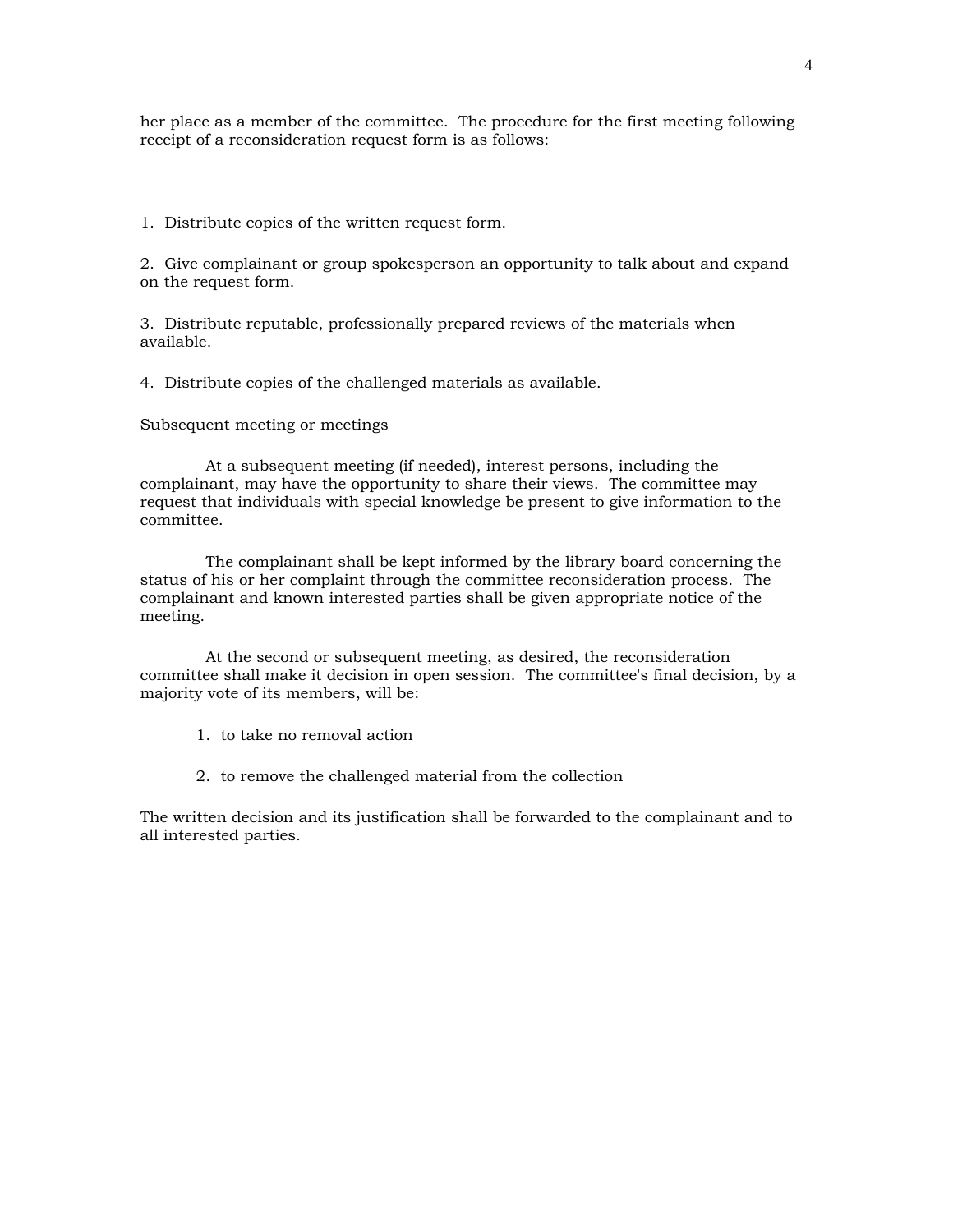# **Arlington Public Library**

| Do you represent (please check one)                                              |                                                                                                                        |  |  |  |  |  |  |  |
|----------------------------------------------------------------------------------|------------------------------------------------------------------------------------------------------------------------|--|--|--|--|--|--|--|
|                                                                                  | Vourself                                                                                                               |  |  |  |  |  |  |  |
|                                                                                  |                                                                                                                        |  |  |  |  |  |  |  |
|                                                                                  |                                                                                                                        |  |  |  |  |  |  |  |
|                                                                                  |                                                                                                                        |  |  |  |  |  |  |  |
|                                                                                  |                                                                                                                        |  |  |  |  |  |  |  |
|                                                                                  |                                                                                                                        |  |  |  |  |  |  |  |
| Use back side of this page or additional pages if necessary.                     |                                                                                                                        |  |  |  |  |  |  |  |
| 1. Specifically, what are your objections? (Cite pages.) _______________________ |                                                                                                                        |  |  |  |  |  |  |  |
|                                                                                  | <u> 1989 - Johann Barn, mars ann an t-Amhainn an t-Amhainn an t-Amhainn an t-Amhainn an t-Amhainn an t-Amhainn an </u> |  |  |  |  |  |  |  |
|                                                                                  | 2. What brought this title to your attention? __________________________________                                       |  |  |  |  |  |  |  |
|                                                                                  | <u> 1980 - Jan James James James James James James James James James James James James James James James James J</u>   |  |  |  |  |  |  |  |
|                                                                                  | 3. What do you feel might be the result of reading, viewing, or listening to this                                      |  |  |  |  |  |  |  |
|                                                                                  |                                                                                                                        |  |  |  |  |  |  |  |
|                                                                                  | 4. Is there anything good about the material? __________________________________                                       |  |  |  |  |  |  |  |

\_\_\_\_\_\_\_\_\_\_\_\_\_\_\_\_\_\_\_\_\_\_\_\_\_\_\_\_\_\_\_\_\_\_\_\_\_\_\_\_\_\_\_\_\_\_\_\_\_\_\_\_\_\_\_\_\_\_\_\_\_\_\_\_\_\_\_\_\_\_

# **REQUEST FOR CONSIDERATION OF MATERIALS**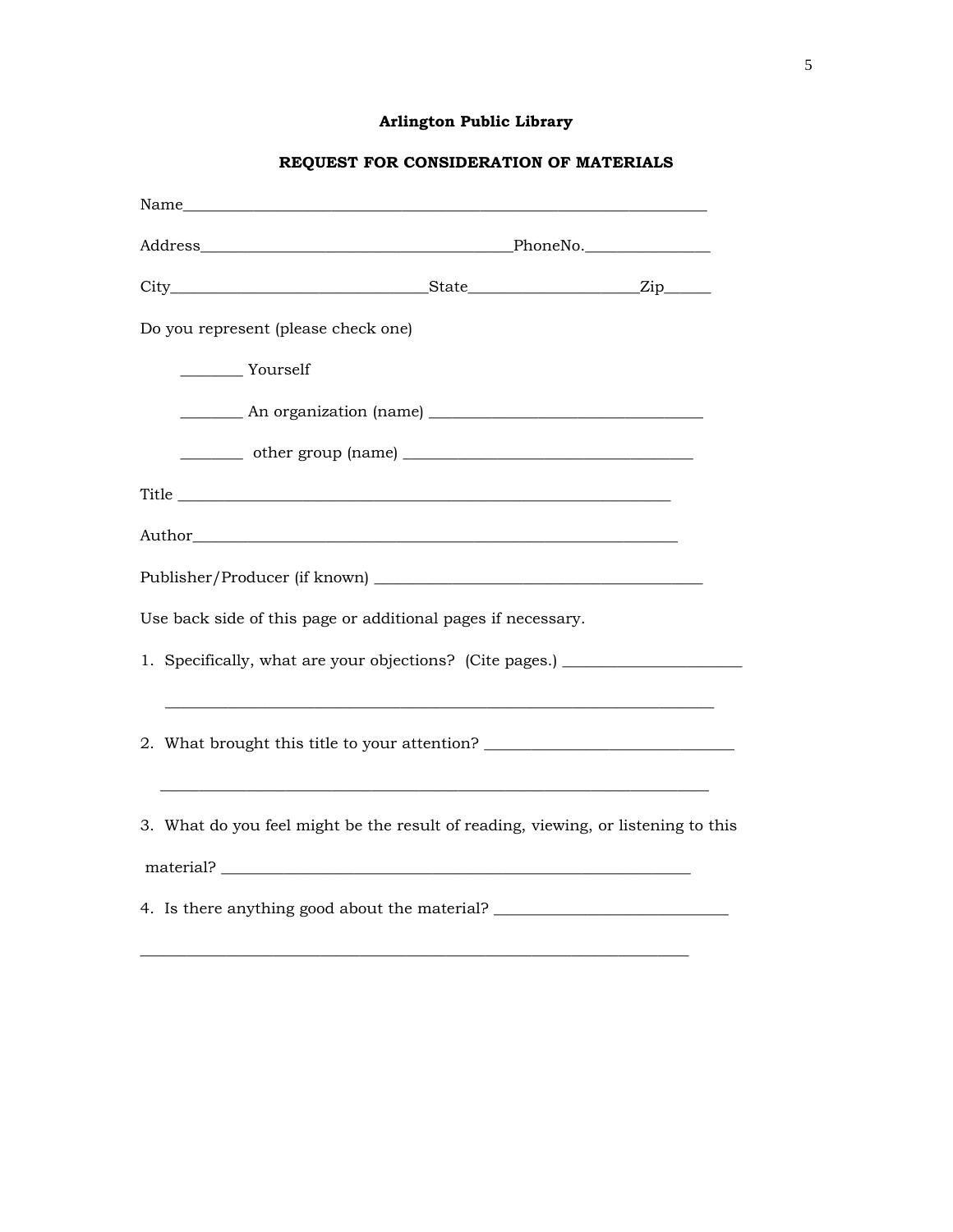|                                                                                                                                                                 | 5. Have you read, viewed, or listened to the entire work? ___Yes ___ No          |  |  |                           |                          |  |  |  |
|-----------------------------------------------------------------------------------------------------------------------------------------------------------------|----------------------------------------------------------------------------------|--|--|---------------------------|--------------------------|--|--|--|
|                                                                                                                                                                 | (If not, with which parts are you familiar?) ___________________________________ |  |  |                           |                          |  |  |  |
| 6. Are you aware of the judgment of this material by literary critics?                                                                                          |                                                                                  |  |  |                           |                          |  |  |  |
|                                                                                                                                                                 | 7. What do you believe is the theme of this work? ______________________________ |  |  |                           |                          |  |  |  |
| 8. What would you suggest be done with this item? How would you be willing to help<br>with the solution?                                                        |                                                                                  |  |  |                           |                          |  |  |  |
| 9. In its place, what material of equal literary quality would you recommend that<br>would convey as valuable a picture and perspective of the subject treated? |                                                                                  |  |  |                           |                          |  |  |  |
|                                                                                                                                                                 | Date of initial board meeting                                                    |  |  |                           | Signature of complainant |  |  |  |
| Date of Reconsideration Committee                                                                                                                               |                                                                                  |  |  | Complainant's filing date |                          |  |  |  |
|                                                                                                                                                                 | Date of subsequent committee                                                     |  |  |                           |                          |  |  |  |
|                                                                                                                                                                 |                                                                                  |  |  |                           |                          |  |  |  |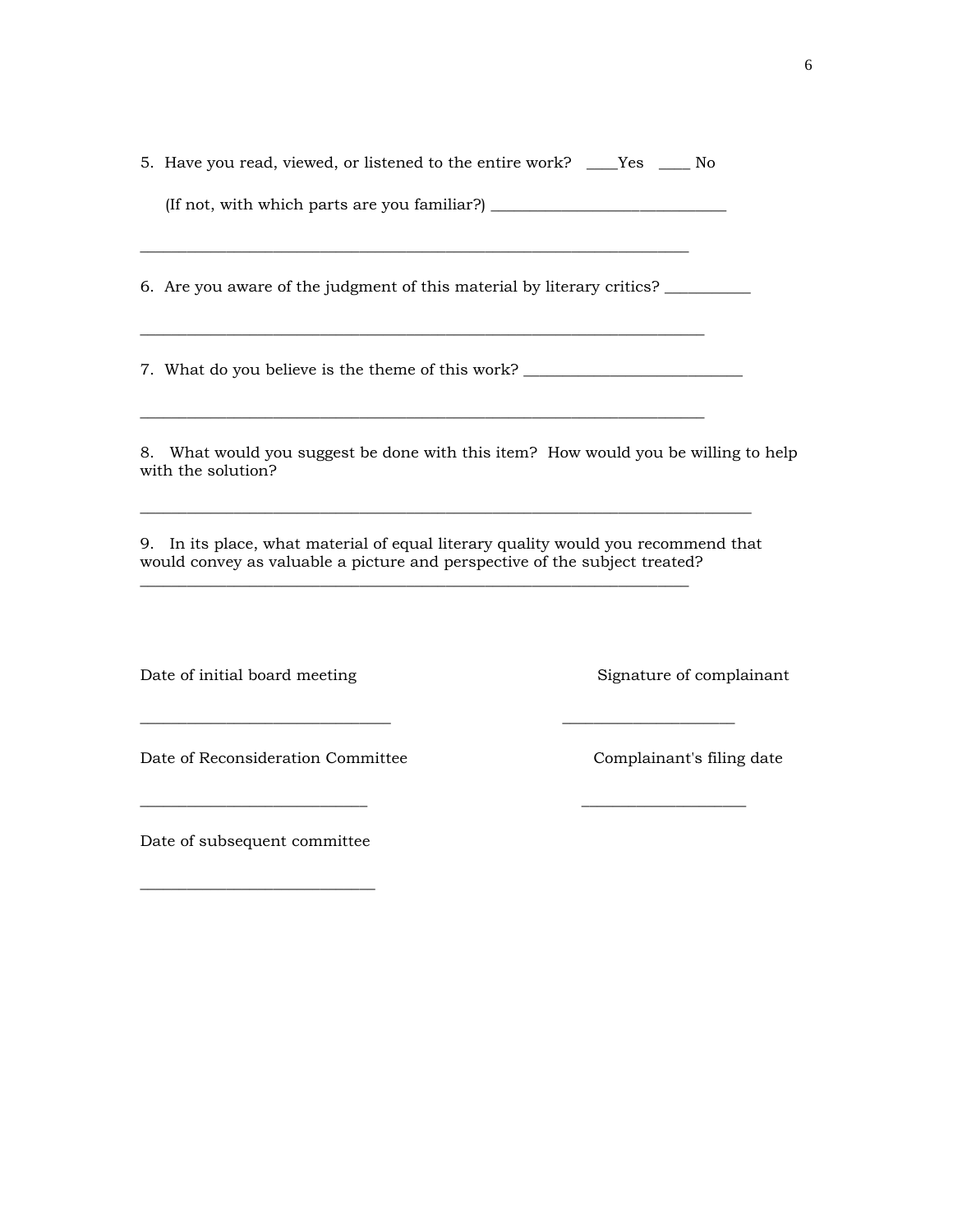**WITHDRAWAL OF MATERIALS**: The collection of the Arlington Public Library shall be weeded on a regular basis in order to maintain the attractiveness and currency of the collection. Factors to be considered in the weeding process shall include the following:

- 1. Date of material based on the copyright and varying according to the type of material being considered.
- 2. Usage based on the latest recorded circulation data.
- 3. Literary merit.
- 4. Accuracy of materials.
- 5. Needs and interests of the community.
- 6. Physical considerations.

The library director shall retain the right to dispose of discarded material in any way which may be deemed proper and feasible. A reasonable attempt will be made to recycle weeded materials.

Exceptions to the general policy on weeding include local history materials, books of historical value, memorial items and art works. These will not be discarded unless considered on an individual basis by the board of trustees.

Periodicals are weeded annually and put out to the public. A one year back-file is retained in the library. The Strawberry Press Journal is retained until we receive a microfilmed copy.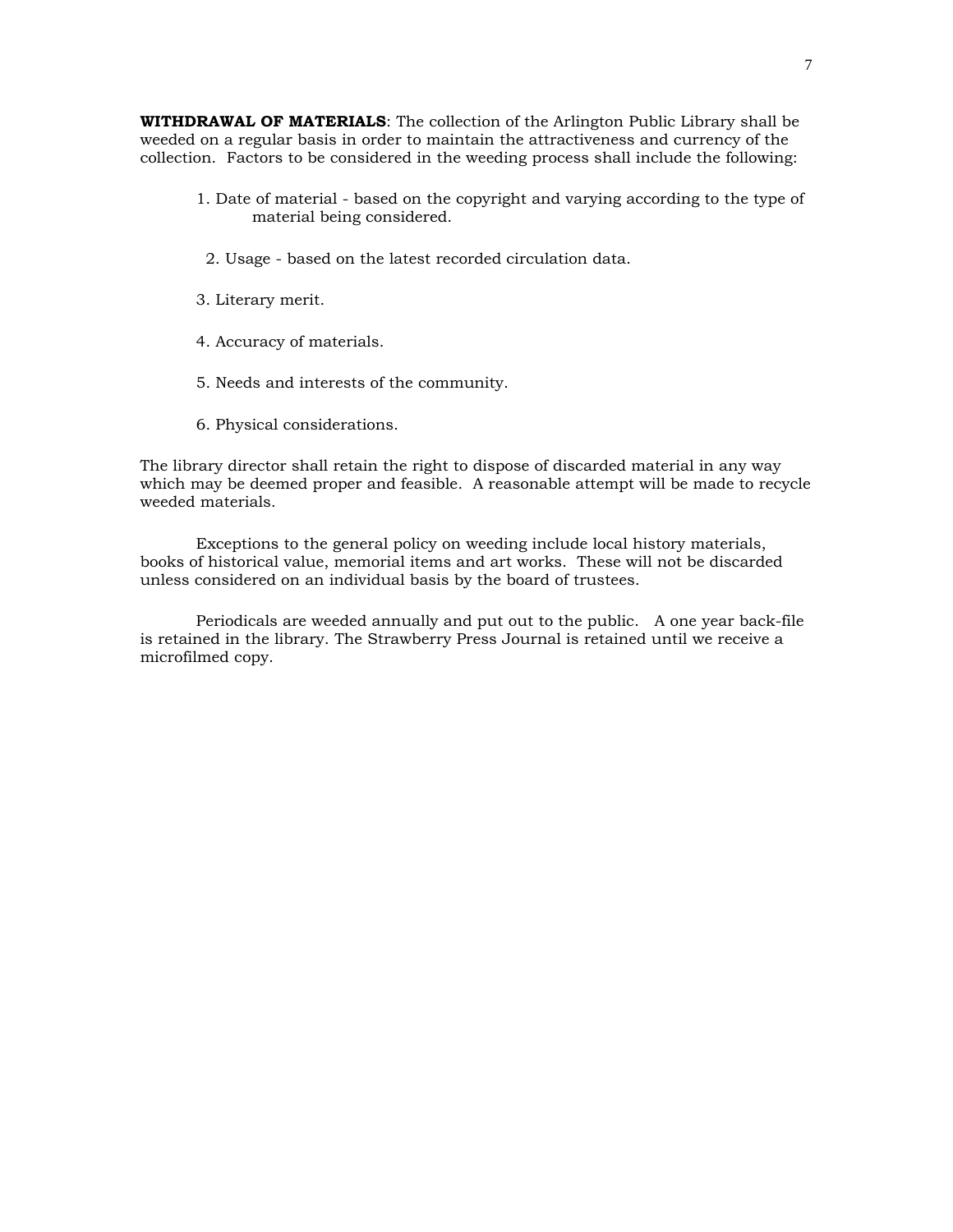# **Library Bill of Rights**

The American Library Association affirms that all libraries are forums for information and ideas, and that the following basic policies should guide their services.

**I.** Books and other library resources should be provided for the interest, information, and enlightenment of all people of the community the library serves. Materials should not be excluded because of the origin, background, or views of those contributing to their creation.

**II.** Libraries should provide materials and information presenting all points of view on current and historical issues.

Materials should not be proscribed or removed because of partisan or doctrinal disapproval.

**III.** Libraries should challenge censorship in the fulfillment of their responsibility to provide information and enlightenment.

**IV.** Libraries should cooperate with all persons and groups concerned with resisting abridgment of free expression and free access to ideas.

**V.** A person's right to use a library should not be denied or abridged because of origin, age, background, or views.

**VI.** Libraries which make exhibit spaces and meeting rooms available to the public they serve should make such facilities available on an equitable basis, regardless of the beliefs or affiliations of individuals or groups requesting their use.

Adopted June 18, 1948 Amended February 2, 1961, and January 23, 1980, inclusion of "age" reaffirmed January 23, 1996, by the ALA Council.

# **THE FREEDOM TO READ**

The freedom to read is essential to our democracy. It is continuously under attack. Private groups and public authorities in various parts of the country are working to remove or limit access to reading materials, to censor content in schools, to label "controversial" views, to distribute lists of "objectionable" books or authors, and to purge libraries. These actions apparently rise from a view that our national tradition of free expression is no longer valid; that censorship and suppression are needed to counter threats to safety or national security, as well as to avoid the subversion of politics and the corruption of morals. We, as individuals devoted to reading and as librarians and publishers responsible for disseminating ideas, wish to assert the public interest in the preservation of the freedom to read.

Most attempts at suppression rest on a denial of the fundamental premise of democracy: that the ordinary individual, by exercising critical judgment, will select the good and reject the bad. We trust Americans to recognize propaganda and misinformation, and to make their own decisions about what they read and believe. We do not believe they are prepared to sacrifice their heritage of a free press in order to be "protected" against what others think may be bad for them. We believe they still favor free enterprise in ideas and expression.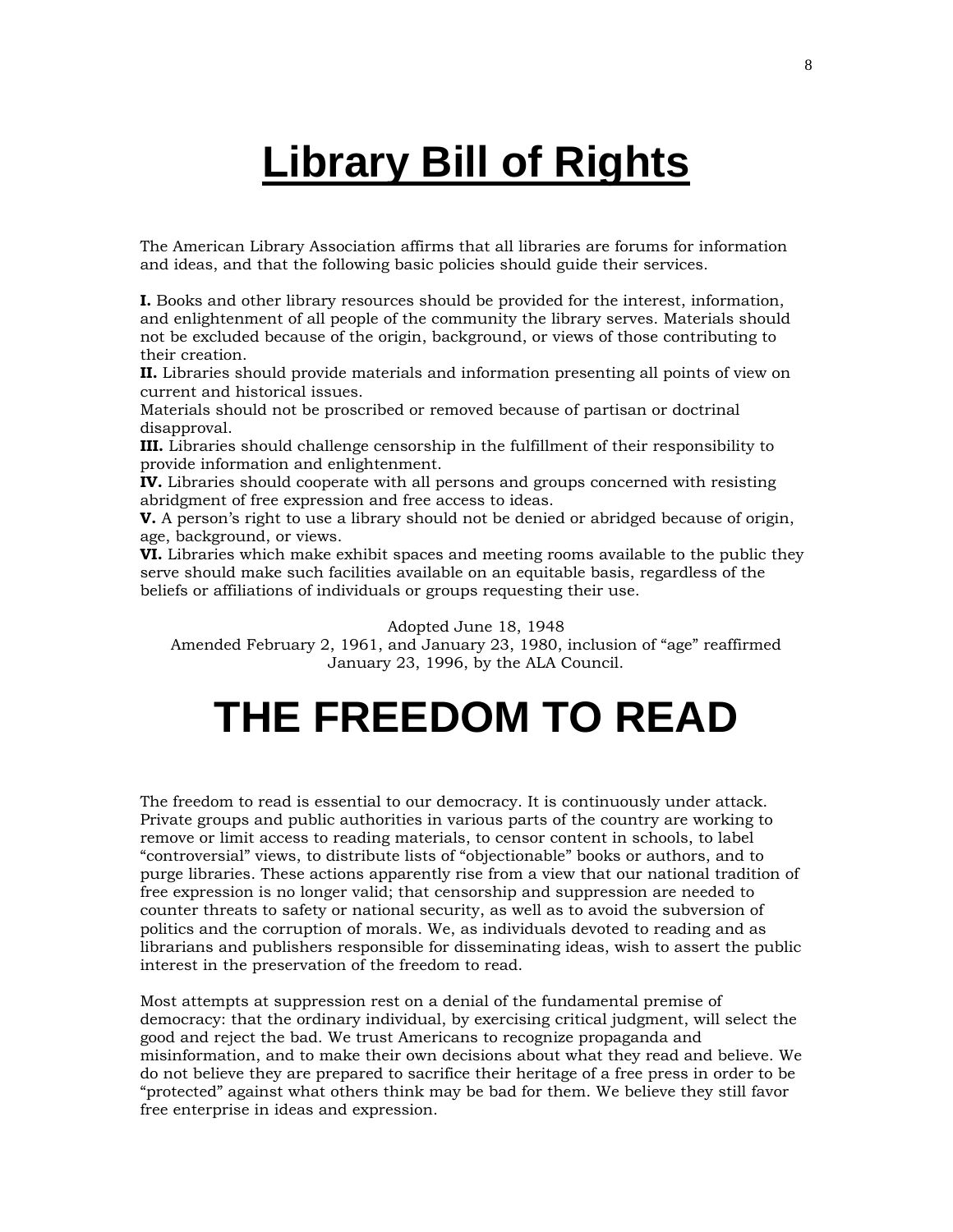These efforts at suppression are related to a larger pattern of pressures being brought against education, the press, art and images, films, broadcast media, and the Internet. The problem is not only one of actual censorship. The shadow of fear cast by these pressures leads, we suspect, to an even larger voluntary curtailment of expression by those who seek to avoid controversy or unwelcome scrutiny by government officials.

Such pressure toward conformity is perhaps natural to a time of accelerated change. And yet suppression is never more dangerous than in such a time of social tension. Freedom has given the United States the elasticity to endure strain. Freedom keeps open the path of novel and creative solutions, and enables change to come by choice. Every silencing of a heresy, every enforcement of orthodoxy, diminishes the toughness and resilience of our society and leaves it less able to deal with controversy and difference.

Now as always in our history, reading is among our greatest freedoms. The freedom to read and write is almost the only means for making generally available ideas or manners of expression that can initially command only a small audience. The written word is the natural medium for the new idea and the untried voice from which come the original contributions to social growth. It is essential to the extended discussion that serious thought requires, and to the accumulation of knowledge and ideas into organized collections.

We believe that free communication is essential to the preservation of a free society and a creative culture. We believe that these pressures toward conformity present the danger of limiting the range and variety of inquiry and expression on which our democracy and our culture depend. We believe that every American community must jealously guard the freedom to publish and to circulate, in order to preserve its own freedom to read. We believe that publishers and librarians have a profound responsibility to give validity to that freedom to read by making it possible for the readers to choose freely from a variety of offerings. The freedom to read is guaranteed by the Constitution. Those with faith in free people will stand firm on these constitutional guarantees of essential rights and will exercise the responsibilities that accompany these rights.

## **We therefore affirm these propositions:**

**1**. *It is in the public interest for publishers and librarians to make available the widest diversity of views and expressions, including those that are unorthodox, unpopular, or considered dangerous by the majority.*

Creative thought is by definition new, and what is new is different. The bearer of every new thought is a rebel until that idea is refined and tested. Totalitarian systems attempt to maintain themselves in power by the ruthless suppression of any concept that challenges the established orthodoxy. The power of a democratic system to adapt to change is vastly strengthened by the freedom of its citizens to choose widely from among conflicting opinions offered freely to them. To stifle every nonconformist idea at birth would mark the end of the democratic process. Furthermore, only through the constant activity of weighing and selecting can the democratic mind attain the strength demanded by times like these. We need to know not only what we believe but why we believe it.

**2**. *Publishers, librarians, and booksellers do not need to endorse every idea or presentation they make available. It would conflict with the public interest for them to establish their own political, moral, or aesthetic views as a standard for determining what should be published or circulated.*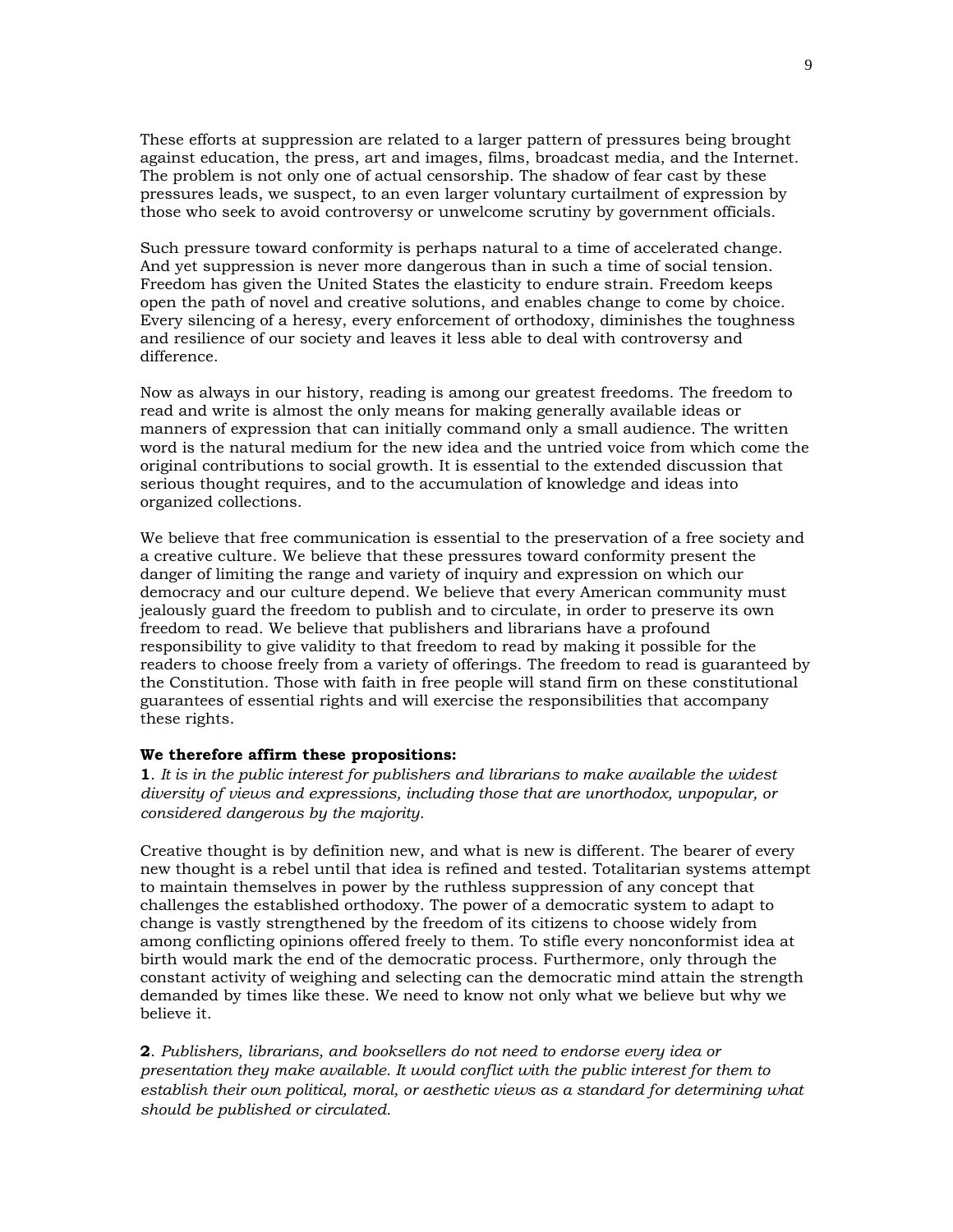Publishers and librarians serve the educational process by helping to make available knowledge and ideas required for the growth of the mind and the increase of learning. They do not foster education by imposing as mentors the patterns of their own thought. The people should have the freedom to read and consider a broader range of ideas than those that may be held by any single librarian or publisher or government or church. It is wrong that what one can read should be confined to what another thinks proper.

# **3**. *It is contrary to the public interest for publishers or librarians to bar access to writings on the basis of the personal history or political affiliations of the author.*

No art or literature can flourish if it is to be measured by the political views or private lives of its creators. No society of free people can flourish that draws up lists of writers to whom it will not listen, whatever they may have to say.

**4**. *There is no place in our society for efforts to coerce the taste of others, to confine adults to the reading matter deemed suitable for adolescents, or to inhibit the efforts of writers to achieve artistic expression.*

To some, much of modern expression is shocking. But is not much of life itself shocking? We cut off literature at the source if we prevent writers from dealing with the stuff of life. Parents and teachers have a responsibility to prepare the young to meet the diversity of experiences in life to which they will be exposed, as they have a responsibility to help them learn to think critically for themselves. These are affirmative responsibilities, not to be discharged simply by preventing them from reading works for which they are not yet prepared. In these matters values differ, and values cannot be legislated; nor can machinery be devised that will suit the demands of one group without limiting the freedom of others.

# **5**. *It is not in the public interest to force a reader to accept the prejudgment of a label characterizing any expression or its author as subversive or dangerous.*

The ideal of labeling presupposes the existence of individuals or groups with wisdom to determine by authority what is good or bad for others. It presupposes that individuals must be directed in making up their minds about the ideas they examine. But Americans do not need others to do their thinking for them.

**6**. *It is the responsibility of publishers and librarians, as guardians of the people's freedom to read, to contest encroachments upon that freedom by individuals or groups seeking to impose their own standards or tastes upon the community at large; and by the government whenever it seeks to reduce or deny public access to public information.*

It is inevitable in the give and take of the democratic process that the political, the moral, or the aesthetic concepts of an individual or group will occasionally collide with those of another individual or group. In a free society individuals are free to determine for themselves what they wish to read and each group is free to determine what it will recommend to its freely associated members. But no group has the right to take the law into its own hands, and to impose its own concept of politics or morality upon other members of a democratic society. Freedom is no freedom if it is accorded only to the accepted and the inoffensive. Further, democratic societies are more safe, free, and creative when the free flow of public information is not restricted by governmental prerogative or self-censorship.

**7**. *It is the responsibility of publishers and librarians to give full meaning to the freedom to read by providing books that enrich the quality and diversity of thought and expression.*